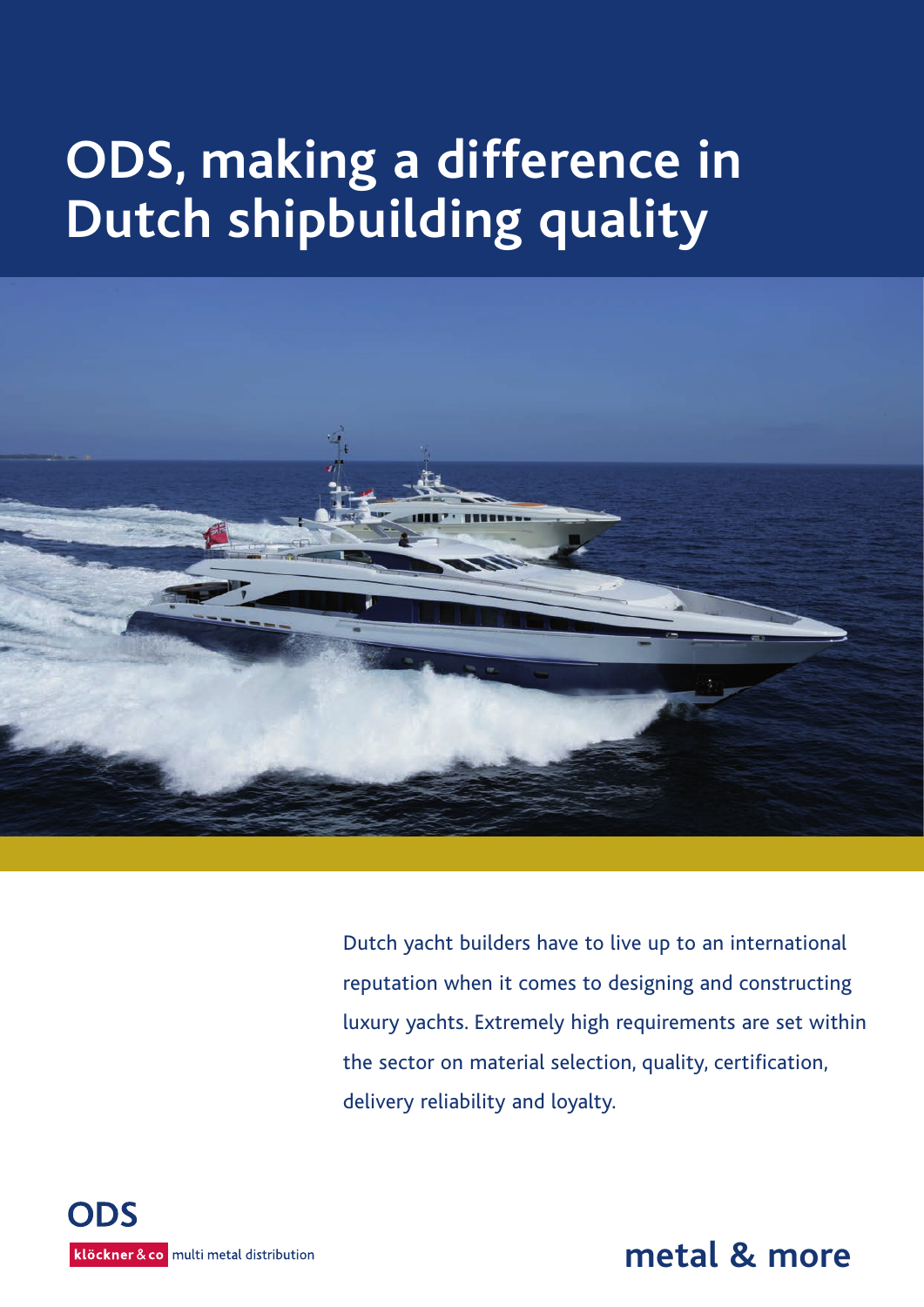It is no wonder that with our wealth of experience, product and market knowledge we play a leading role in the Netherlands as an aluminium supplier for yacht building. What's more, we are taking on this role outside the Netherlands to an even greater extent. Wherever you are based in the world, our experienced export team ensures that we deliver your goods as scheduled. We are also happy to take care of all the transport and associated export documentation on your behalf.

#### **ODS makes a difference**

ODS is synonymous with more than 200 years' knowledge of non-ferrous products, steel products and materials for the construction sector and industry, and expertise in the same. ODS - one of the largest multi-metal distributors in the Netherlands - offers an extremely comprehensive product range, streamlined logistics and a wide range of machining processes. ODS is a subsidiary of the German Klöckner & Co concern. Although ODS may initially appear to pivot on metal, in practice our core business is comprised of a cast-iron combination of quality, engineering and service.

#### **Quality**

Our many years' experience with all the leading manufacturers and suppliers enables us to maintain the high quality of our product range. In addition, our quality is assured by a permanently-monitored quality system based on NEN-ISO 9001. This system is issued by Lloyd's Register Quality Assurance. Moreover, our products are supplied in accordance with the prevailing international standards and, if so required, accompanied by 2.2, 3.1 or 3.2 material certificates.

#### **Why opt for ODS?**

We offer a comprehensive range of materials, streamlined logistics, a wide range of machining processes and expert advice.



# **Mechanical properties**

| <b>Mechanical properties of plates</b> |                     |                  |      |            |      |              |      |             |              |
|----------------------------------------|---------------------|------------------|------|------------|------|--------------|------|-------------|--------------|
| <b>Specification</b>                   | Temper<br>÷,        | <b>Thickness</b> |      | Rm         |      | <b>Rp0.2</b> |      | Elongation/ |              |
| <b>EN AW-5083</b>                      |                     | in mm            |      | <b>MPa</b> |      | <b>MPa</b>   |      | %           |              |
| with 3.2 LRS                           |                     |                  |      |            |      |              |      |             |              |
|                                        |                     | from             | to   | min.       | max. | min.         | max. | A50mm       | $\mathsf{A}$ |
|                                        | O/H111<br>$\bullet$ | 0,5              | 0,5  | 275        | 350  | 125          |      | 11          |              |
|                                        |                     | 0,5              | 1,5  | 275        | 350  | 125          |      | 12          |              |
|                                        |                     | 1,5              | 3,0  | 275        | 350  | 125          |      | 13          |              |
|                                        |                     | 3,0              | 6,0  | 275        | 350  | 125          |      | 15          |              |
|                                        |                     | 6,0              | 12,5 | 275        | 350  | 125          |      | 16          |              |
|                                        |                     | 12,5             | 50,0 | 275        | 350  | 125          |      |             | 15           |
| <b>EN AW-5083</b><br>with              |                     |                  |      |            |      |              |      |             |              |
| 3.2 LRS/ABS                            |                     |                  |      |            |      |              |      |             |              |
|                                        | H321                | 3                | 6    | 305        | 380  | 215          |      | 8           |              |
|                                        |                     | 6                | 12   | 305        | 380  | 215          |      | 10          |              |
|                                        |                     | 12               | 40   | 308        | 380  | 215          |      |             | 9            |

#### **Processing the aluminium: Cutting, bending and forming**

At our own service centre in Ridderkerk as well as within our extensive network we have excellent facilities to arrange further processing of the materials. Plates and profiles can be cut, bent and formed

according to drawing or detailed specification. All items will be efficiently marked, packed and delivered to you as a complete building kit.

# **Aluminium plates 5083 (AlMg4.5Mn) O/H111 and H321**

| <b>Dimensions in mm</b>                       |
|-----------------------------------------------|
| 6,000 x 2,000 x<br>3                          |
| $6,000 \times 2,000 \times$<br>$\overline{4}$ |
| 8,000 x 2,000 x<br>$\boldsymbol{\mathcal{A}}$ |
| $6,000 \times 2,000 \times 5$                 |
| $6,000 \times 2,500 \times 5$                 |
| 8,000 x 2,000 x 5                             |
| 6,000 x 2,000 x<br>6                          |
| $6.000 \times 2.500 \times$<br>6              |
| $8.000 \times 2.000 \times 6$                 |
| $6,000 \times 2,000 \times 7$                 |
| $6,000 \times 2,000 \times 8$                 |
| $6,000 \times 2,000 \times 10$                |
| $6,000 \times 2,000 \times 12$                |
| 6,000 x 2,000 x 15                            |
| 6,000 x 2,000 x 20                            |
| 6,000 x 2,000 x 25                            |
| $6.000 \times 2.000 \times 30$                |
| $6.000 \times 2.000 \times 35$                |
| 6,000 x 2,000 x 40                            |

Other grades and sizes are available upon request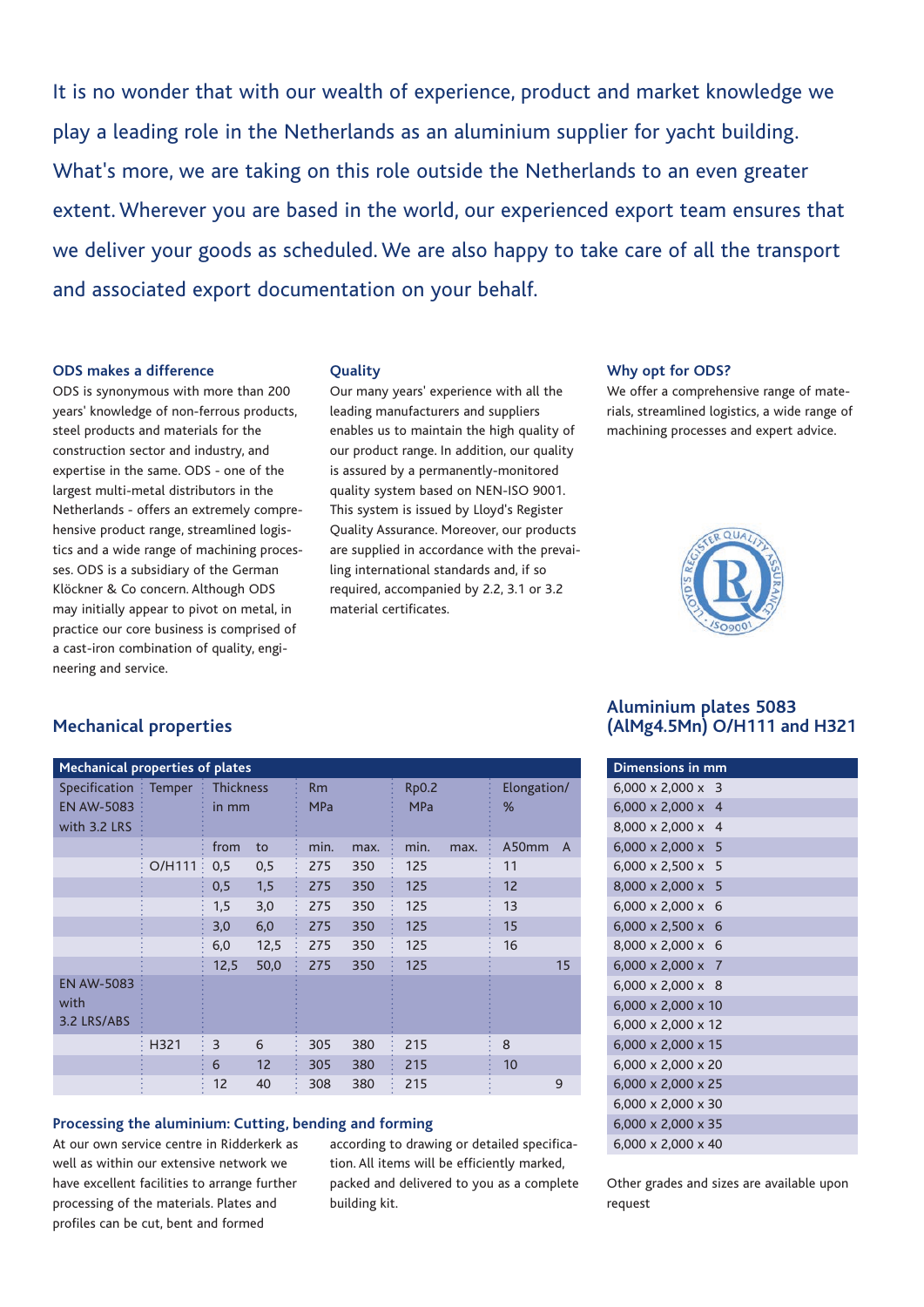#### **LRS certificated profiles**

In addition to the aluminium plates, we offer a full range of profiles in grades 6060 and 6082. Almost our entire range of profiles in 6082 T6: angles, bulb, flag, tube and T-profiles are available from stock with 3.2 LRS certificates. Larger quantities or tailor-

# **Aluminium profiles in 6082 T6 (AlMgSi1)**

| <b>Description</b>                           | Cert. 3.1 | Cert 3.2 LRS |
|----------------------------------------------|-----------|--------------|
| Flat bar 30x4 mm LRS                         |           | X            |
| Flat bar 25x5 mm LRS                         |           | X            |
| Flat bar 30x5 mm                             | X         |              |
| Flat bar 30x5 mm LRS                         |           | X            |
| Flat bar 40x5 mm                             | X         |              |
| Flat bar 40x5 mm LRS                         |           | X            |
| Flat bar 50x5 mm                             | X         |              |
| Flat bar 50x5 mm LRS<br>Flat bar 60x5 mm LRS |           | X<br>X       |
| Flat bar 20x6 mm LRS                         |           | X            |
| Flat bar 25x6 mm LRS                         |           | X            |
| Flat bar 30x6 mm LRS                         |           | X            |
| Flat bar 40x6 mm LRS                         |           | X            |
| Flat bar 50x6 mm LRS                         |           | X            |
| Flat bar 60x6 mm                             | Χ         |              |
| Flat bar 60x6 mm LRS                         |           | X            |
| Flat bar 70x6 mm LRS                         |           | X            |
| Flat bar 80x6 mm LRS                         |           | X            |
| Flat bar 100x6 mm                            | X         |              |
| Flat bar 100x6 mm LRS                        |           | X            |
| Flat bar 40x8 mm LRS                         |           | X            |
| Flat bar 50x8 mm LRS                         |           | X            |
| Flat bar 60x8 mm                             | X         |              |
| Flat bar 60x8 mm LRS                         |           | X            |
| Flat bar 70x8 mm LRS                         |           | X            |
| Flat bar 75x8 mm LRS                         |           | X            |
| Flat bar 80x8 mm                             | X         |              |
| Flat bar 80x8 mm LRS                         |           | X            |
| Flat bar 100x8 mm                            | X         |              |
| Flat bar 100x8 mm LRS<br>Flat bar 15x10 mm   | X         | X            |
| Flat bar 20x10 mm                            | X         |              |
| Flat bar 25x10 mm                            | X         |              |
| Flat bar 30x10 mm                            | X         |              |
| Flat bar 40x10 mm                            | Χ         |              |
| Flat bar 50x10 mm                            | Χ         |              |
| Flat bar 50x10 mm LRS                        |           | X            |
| Flat bar 60x10 mm                            | Χ         |              |
| Flat bar 60x10 mm LRS                        |           | X            |
| Flat bar 70x10 mm                            | Χ         |              |
| Flat bar 80x10 mm                            | X         |              |
| Flat bar 80x10 mm LRS                        |           | X            |
| Flat bar 90x10 mm                            | X         |              |
| Flat bar 100x10 mm                           | Χ         |              |
| Flat bar 100x10 mm LRS                       |           | X            |
| Flat bar 120x10 mm                           | X         |              |
| Flat bar 120x10 mm LRS                       |           | X            |
| Flat bar 150x10 mm                           | Χ         |              |
| Flat bar 150x10 mm LRS                       |           | X            |
| Flat bar 200x10 mm                           | Χ         |              |
| Flat bar 200x10 mm LRS                       |           | X            |
| Flat bar 30x12 mm                            | X         |              |
| Flat bar 40x12 mm<br>Flat bar 50x12 mm       | Χ         |              |
| Flat bar 60x12 mm                            | Χ<br>Χ    |              |
| Flat bar 20x15 mm                            | X         |              |
| Flat bar 25x15 mm                            | X         |              |
| Flat bar 30x15 mm                            | X         |              |
| Flat bar 40x15 mm                            | X         |              |
| Flat bar 50x15 mm                            | X         |              |
| Flat bar 50x15 mm LRS                        |           | X            |
| Flat bar 60x15 mm                            | X         |              |
| Flat bar 70x15 mm                            | X         |              |
| Flat bar 80x15 mm                            | X         |              |
| Flat bar 80x15 mm LRS                        |           | X            |
| Flat bar 100x15 mm                           | X         |              |
| Flat bar 100x15 mm LRS                       |           | X            |
| Flat bar 125x15 mm                           | Χ         |              |
| Flat bar 150x15 mm                           | X         |              |
| Flat bar 150x15 mm LRS                       |           | X            |
| Flat bar 200x15 mm<br>Flat bar 25x20 mm      | X<br>X    |              |
| Flat bar 30x20 mm                            | X         |              |
| Flat bar 40x20 mm                            | X         |              |
| Flat bar 50x20 mm                            | X         |              |
| Flat bar 60x20 mm                            | X         |              |
| Flat bar 80x20 mm                            | X         |              |
| Flat bar 100x20 mm                           | Χ         |              |
| Flat bar 120x20 mm LRS                       |           | X            |
| Flat bar 150x20 mm                           | X         |              |
| Flat bar 150x20 mm LRS                       |           | X            |
| Flat bar 200x20 mm                           | X         |              |
| Flat bar 30x25 mm                            | X         |              |
| Flat bar40x25 mm                             | X         |              |
| Flat bar 50x25 mm                            | X         |              |
| Flat bar 60x25 mm                            | X         |              |
| Flat bar 50x30 mm                            | X         |              |
| Flat bar 60x30 mm                            | X         |              |
| Flat bar 80x30 mm                            | X         |              |

made solutions can be offered on short delivery notice by one of the approved manufacturers ODS closely co-operates with. We highly value proper marking and corresponding certificates to assure maximum traceability of delivered materials: nowadays an absolute requirement imposed by every shipping register.

| <b>Description</b>                                                        | Cert. 3.1         | Cert 3.2 LRS   |
|---------------------------------------------------------------------------|-------------------|----------------|
| Flat bar100x30 mm                                                         | X                 |                |
| Flat bar 200x30 mm<br>Flat bar 60x40 mm                                   | X                 |                |
| Flat bar 80x40 mm                                                         | X<br>$\mathsf{X}$ |                |
| Flat bar 100x40 mm                                                        | X                 |                |
| Flat bar 80x50 mm                                                         | X                 |                |
| Flat bar 100x50 mm                                                        | X                 |                |
| Round tube 25x20 mm LRS                                                   |                   | X              |
| Round tube 30x20 mm LRS                                                   |                   | X              |
| Round tube 35x25 mm LRS                                                   |                   | $\overline{X}$ |
| Round tube 40x20 mm LRS                                                   |                   | X              |
| Round tube 6 40x30 mm LRS                                                 |                   | X              |
| Round tube 50x30 mm LRS<br>Round tube 50x40 mm LRS                        |                   | Χ<br>X         |
| Round tube 60x40 mm LRS                                                   |                   | X              |
| Round tube 60x50 mm LRS                                                   |                   | X              |
| Round tube 70x50 mm LRS                                                   |                   | Χ              |
| Round tube 70x60 mm LRS                                                   |                   | X              |
| Round tube 80x60 mm LRS                                                   |                   | Χ              |
| Round tube 80x70 mm LRS                                                   |                   | X              |
| Round tube 90x70 mm LRS                                                   |                   | X              |
| Round tube 100x70 mm LRS                                                  |                   | X              |
| Round tube 90x80 mm LRS                                                   |                   | Χ              |
| Round tube 100x80 mm LRS<br>Round tube 100x90 mm LRS                      |                   | X<br>X         |
| Round tube 130x90 mm                                                      | X                 |                |
| Round tube 120x100 mm LRS                                                 |                   | Χ              |
| Round tube 120x110 mm                                                     | X                 |                |
| Round tube 150x110 mm                                                     | X                 |                |
| Round tube 200x160 mm                                                     | X                 |                |
| Round tube 200x180 mm                                                     | X                 |                |
| Angle profile 20x20x3 mm LRS                                              |                   | X              |
| Angle profile 30x30x3 mm LRS                                              |                   | X              |
| Angle profile 30x30x4 mm LRS                                              |                   | X              |
| Angle profile 30x30x5 mm LRS                                              |                   | X              |
| Angle profile 40x40x4 mm LRS<br>Angle profile 40x40x5 mm LRS              |                   | X<br>Χ         |
| Angle profile 50x50x5 mm LRS                                              |                   | X              |
| Angle profile 50x50x6 mm LRS                                              |                   | X              |
| Angle profile 60x60x5 mm LRS                                              | X                 |                |
| Angle profile 60x60x6 mm LRS                                              |                   | X              |
| Angle profile 70x70x7 mm LRS                                              |                   | X              |
| Angle profile 80x80x8 mm LRS                                              |                   | Χ              |
| Angle profile 100x100x10 mm LRS                                           |                   | X              |
| Angle profile 50x30x5 mm LRS                                              |                   | X              |
| Angle profile 60x40x4 mm LRS                                              |                   | X              |
| Angle profile 60x40x5 mm LRS                                              |                   | X<br>X         |
| Angle profile 75x50x5 mm LRS<br>Angle profile 75x50x6 mm LRS              |                   | Χ              |
| Angle profile 80x40x5 mm LRS                                              |                   | X              |
| Angle profile 80x40x6 mm LRS                                              |                   | X              |
| Angle profile 80x50x5 mm                                                  | X                 |                |
| Angle profile 80x50x8 mm LRS                                              |                   | X              |
| Angle profile 100x50x5 mm LRS                                             |                   | X              |
| Angle profile 100x50x8 mm LRS                                             |                   | X              |
| Angle profile 100x65x8 mm LRS                                             |                   | X              |
| Angle profile125x80x8 mm LRS                                              |                   | X              |
| Tee profile 50x50x5 mm LRS<br>Tee profile 60x60x6 mm LRS                  |                   | X<br>X         |
| Tee profile 70x70x7 mm                                                    | X                 |                |
| Tee profile 80x80x8 mm LRS                                                |                   | X              |
| Tee profile 30x45x4,5 mm                                                  | X                 |                |
| Tee profile 32x55x6 mm                                                    | X                 |                |
| Tee profile 32x65x5 mm                                                    | X                 |                |
| Tee profile 32x75x6mm LRS                                                 |                   | X              |
| Tee profile 40x100x8 mm                                                   | X                 |                |
| Tee profile 50x65x8/6 mm                                                  | X                 |                |
| Tee profile 50x75x8/6 mm LRS                                              |                   | X<br>X         |
| Tee profile 50x100x8/6 mm LRS<br>Tee profile 65x100x8 mm LRS              |                   | X              |
| Tee profile 65x125x10/8 mm LRS                                            |                   | X              |
| Tee profile 75x150x8 mm LRS                                               |                   | X              |
| Bulb profile 40x18x4mm LRS                                                |                   | X              |
| Bulb profile 55x20x7mm LRS                                                |                   | X              |
| Bulb profile 100x20x8mm LRS                                               |                   | X              |
| Bulb profile 160x24x8mm LRS                                               |                   | X              |
| HP profile triangular 60x12x3,3mm LRS                                     |                   | X              |
| HP profile triangular 80x16x3,7mm LRS                                     |                   | X              |
| HP profile triangular 100x21x4,2mm LRS                                    |                   | X<br>X         |
| HP profile triangular 215x40x6,5mm LRS<br>HP profile square 60x20x5mm LRS |                   | X              |
| HP profile square 70x21x4mm LRS                                           |                   | X              |
| HP profile square 100x27x5mm LRS                                          |                   | X              |
| HP profile square 110x29x5mm LRS                                          |                   | X              |
| HP profile square 120x32x5mm LRS                                          |                   | X              |
| HP profile square 160x40,5x6,5mm LRS                                      |                   | X              |
| Quarter round tube 30x30x5mm LRS                                          |                   | X              |
| Quarter round tube 50x50x5mm LRS                                          |                   | X              |

Other grades and sizes available upon request